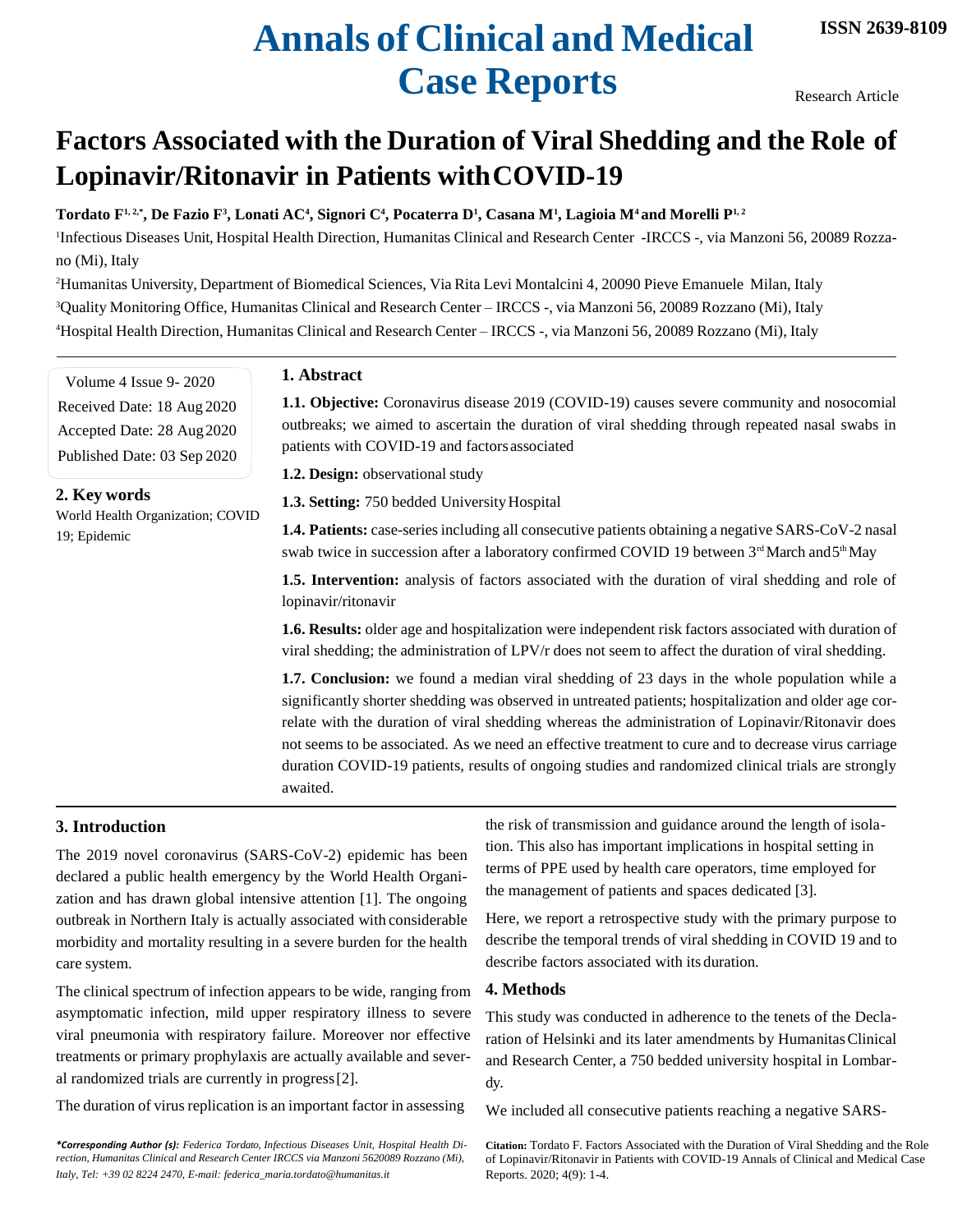CoV-2 nasal swab twice in succession after a laboratory confirmed COVID 19 obtained in our hospital between  $3<sup>rd</sup>$  March and  $5<sup>th</sup>$  May.

COVID 19 was confirmed by testing nasopharyngeal swab with a real-time reverse transcription-polymerase chain reaction (RT-PCR) assay.

All the patients in this study were symptomatic patients; patients with mild illness, as defined by COVID 19 disease severity scale on latest clinical guidelines enacted by WHO on May 27, 2020 were not hospitalized.

Clinical characteristics, treatments and outcome were obtained from electronic medical records.

Duration of viral RNA shedding was considered as the number of days from symptom onset to persistent negative detection of respiratory tract specimens; all subsequent specimens from the same patients were tested until two consecutive samples were negative defining the duration of shedding.

#### **5. Statistical Analysis**

Continuous variables were expressed as median with interquartile range (IQR). Categorical variables were expressed as number (%).

We employed Kaplan-Meier survival analysis to estimate the cumulative SARS-CoV-2 negativity rate stratified between patients with and without therapy; log-rank statistic to compare the difference of SARS-CoV-2 clearance.

Significant risk factors identified on univariate analyses were further analyzed by log-linear regression model (logYi =  $\alpha + \beta X$ i + εi) to identify factors associated with SARS-CoV-2 shedding duration.

Logarithmic transformations are convenient means of transforming a highly skewed variable into approximately normal.

In the log-linear model, the literal interpretation of the estimated coefficient  $\beta$  is that a one-unit increase in X will produce an expected increase in log Y of β units. In terms of Y itself, this means that the expected value of Y is multiplied by  $e^{\beta}$ .

Each 1-unit increase in X multiplies the expected value of Y by  $e^{\beta}$ .

All statistical analyses were performed using STATA 15 and the p-value limit for statistical significance was set at p<0.05.

#### **6. Results**

The study population included 168 consecutive patients with confirmed SARS-CoV-2 infection who achieved the viral clearance (negative nasal swab on two consecutive days) in the period from March 3rd to May 5<sup>th</sup>.

All the respiratory specimens tested were derived from nasal swabs.

Among 168 patients enrolled, 88/168 (52%) were male and median age was 47 years (IQR39-60).

80/168 (47%) were hospitalized.

Lopinavir/ritonavir (LPV/r) was the most frequently administered antiviral regimen (69/72 treated); hydroxychloroquine (HCQ) was associated in 94% of cases.

Table 1 shows the main characteristics of the patients who were included in the final analysis and the differences between patients treated and untreated.

|  |  |  | <b>Table 1.</b> Characteristic of patients with SARS-CoV-2 infection |  |
|--|--|--|----------------------------------------------------------------------|--|
|--|--|--|----------------------------------------------------------------------|--|

**Characteristic All patients (n=168) Therapy (n=72) No therapy (n=96)** Median age (IQR) –years 47 (39-60,5) 59,5 (48-70) 42 (33-47,5) 15-24 8 0 8 25-34 18 18 0 18 35-44 41 9 32 45-54 21 55-64 29 20 9 65-74 25 21 4 75-84 10 9 1 95+ 3 0 3 Female sex  $(\%)$  80 19 19 61 Median time to negativization Median time to negativization 23 (17-31)  $30(23-36)$  21 (14-28) Hospitalization (%) 80% - - Lopinavir/ritonavir treatment  $\text{Lop}$  69  $\text{Lop}$  69  $\text{Lop}$ Time between onset of symptoms and treatment Started  $\geq$  7 days 48% -

In our study the median duration of SARS-CoV-2 shedding in the whole population was 23 days (IQR 17-31).

Among hospitalized patients, the median hospital length of stay was 11,5 days.

A significantly longer lasting shedding was observed in treated patients in comparison with those untreated (median 30 days vs 21 days,  $p<0.01$ ) as shown in (Figure 1).

In the multivariate logistic model older age and hospitalization were independent risk factors associated with duration of viral shedding (Table 2).

Of the 168 patients included, 69 were administered with lopinavir/ ritonavir treatment.

Patients receiving lopinavir/ritonavir were all hospitalized and were more likely to have a severe COVID 19.

In 48% of cases, LPV/r was initiated after 7 days from symptom onset.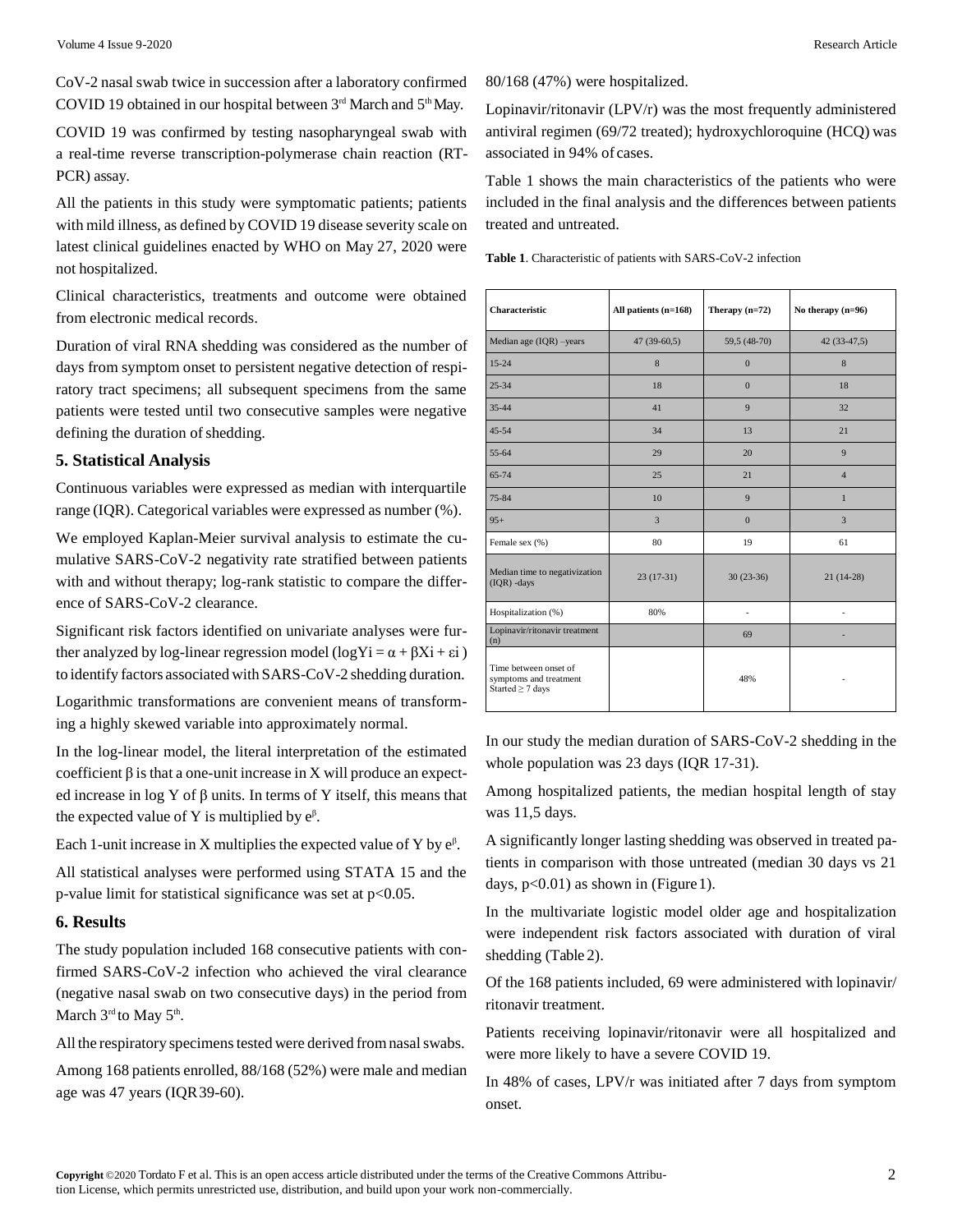

**Figure 1**. Cumulative SARS-CoV-2 RNA negativity rate stratified between treated and not treated patients

**Table2**.Log linear analysis offactors associatedwith duration of SARS-CoV-2RNA detection

| Variable<br>Age                  | Coef     | <b>Stand err</b> | 95% CI   |       | p     | $e^{\beta}$ |
|----------------------------------|----------|------------------|----------|-------|-------|-------------|
| 15-24 vs 35-44                   | $-0.066$ | 0.139            | $-0.340$ | 0,209 | 0.637 | 0.94        |
| 25-34 vs 35-44                   | $-0,036$ | 0,103            | $-0.238$ | 0,167 | 0,728 | 0,96        |
| 45-54 vs 35-44                   | 0.097    | 0,084            | $-0.068$ | 0,263 | 0,246 | 1,10        |
| 55-64 vs 35-44                   | 0.067    | 0.094            | $-0.118$ | 0,253 | 0.473 | 1,07        |
| 65-74 vs 35-44                   | 0.180    | 0,103            | $-0.023$ | 0,382 | 0,082 | 1,20        |
| 75-84 vs 35-44                   | 0,336    | 0,137            | 0.066    | 0,605 | 0.015 | 1.40        |
| $95 + vs. 35-44$                 | $-0.137$ | 0,214            | $-0.560$ | 0,286 | 0,522 | 0.87        |
| <b>Female Sex</b>                | $-0.030$ | 0.061            | $-0.151$ | 0.091 | 0,623 | 0.97        |
| Lopinavir/ritonavir<br>yes vs no | $-0.105$ | 0,134            | $-0.371$ | 0.160 | 0.434 | 0,90        |
| Hospitalization yes<br>vs no     | 0.399    | 0,136            | 0,131    | 0,667 | 0,004 | 1,49        |

In the multivariate logistic model the administration of LPV/r seems to not affect the duration of viral shedding.

#### **7. Discussion**

Viral shedding is commonly used as a proxy measure of the infectivity; hence the identification of the duration of viral shedding would be central to inform control policies and treatment strategies in patients with COVID19.

Several studies have shown how SARS-CoV-2 spreads more rapidly than MERS-CoV and SARS-CoV; Zou et al [4].demonstrated higher viral loads likewise in symptomatic and asymptomatic patients soon after symptomonset.

Moreover the viral shedding of patients infected with SARS-CoV-2 appears different from that seen in patients with SARS-CoV and resembles that of influenza [5].

Nevertheless the pattern of SARS-CoV-2 shedding during the course of disease and therapy hasn't been well characterized.

Wang et al [3]. reported a median duration of SARS-CoV-2 RNA shedding of up to 19,5 days; in another study including 191 cases a median detectable SARS CoV2 RNA of 20 day was reported in survivors and a persisting duration of shedding in non-survivors[6].

Our results demonstrate a median viral shedding of 23 days in the whole population while a significantly shorter shedding was observed in untreated patient, arguably without therapy for a less severe disease.

Moreover, in the multivariable model hospitalization and older age are independently associated with the duration of viralshedding.

As hospitalization can be considered as a proxy of the severity of disease, this result is consistent with studies that demonstrated how critically ill patients have longer lasting viral shedding [7].

Nevertheless, as regards as the relationship between viral shedding and severity of disease, further studies are needed to ascertain whether critically ill patients have longer viral shedding as literature data appear to be conflicting[8].

On the contrary the observed association between age and shedding contributes to existing literature data by addressing the interplay between shedding and ageing; among this finding a reasonable explanation can be a less competent innate and adaptive immune system against the virus.

It has been demonstrated that lopinavir/ritonavir, a human immunodeficency virus 1 protease inhibitor, is effective in patients infected with SARS-CoV and in animal models for MERS-CoV [9].

In a recent randomized controlled trial including patients with COVID 19, Cao et al [6]. showed that lopinavir/ritonavir alone was similar to placebo in reducing viral load despite some improvements in symptoms; nevertheless in a *post hoc* subgroup analysis the early administration of lopinavir/ritonavir was associated with a reduced mortality.

In our study we didn't observed any association between the administration of lopinavir/ritonavir and the lasting of viralshedding.

Some other studies observe how a combination antiviral treatment administrated early from symptom onset can be associated with a shorter shedding and viral load negativization [10].

Finally further studies are awaited to ascertain the role of antivirals in reducing the viral shedding.

Our study has some limitations; first we reported only viral shedding measurement without assessment of the infectivity. It is not known how shedding of viral RNA correlates with shedding of infectious virus and further studies are warranted to ascertain whether the patients are shedding live virus.

Second the estimated duration of viral shedding is limited by the